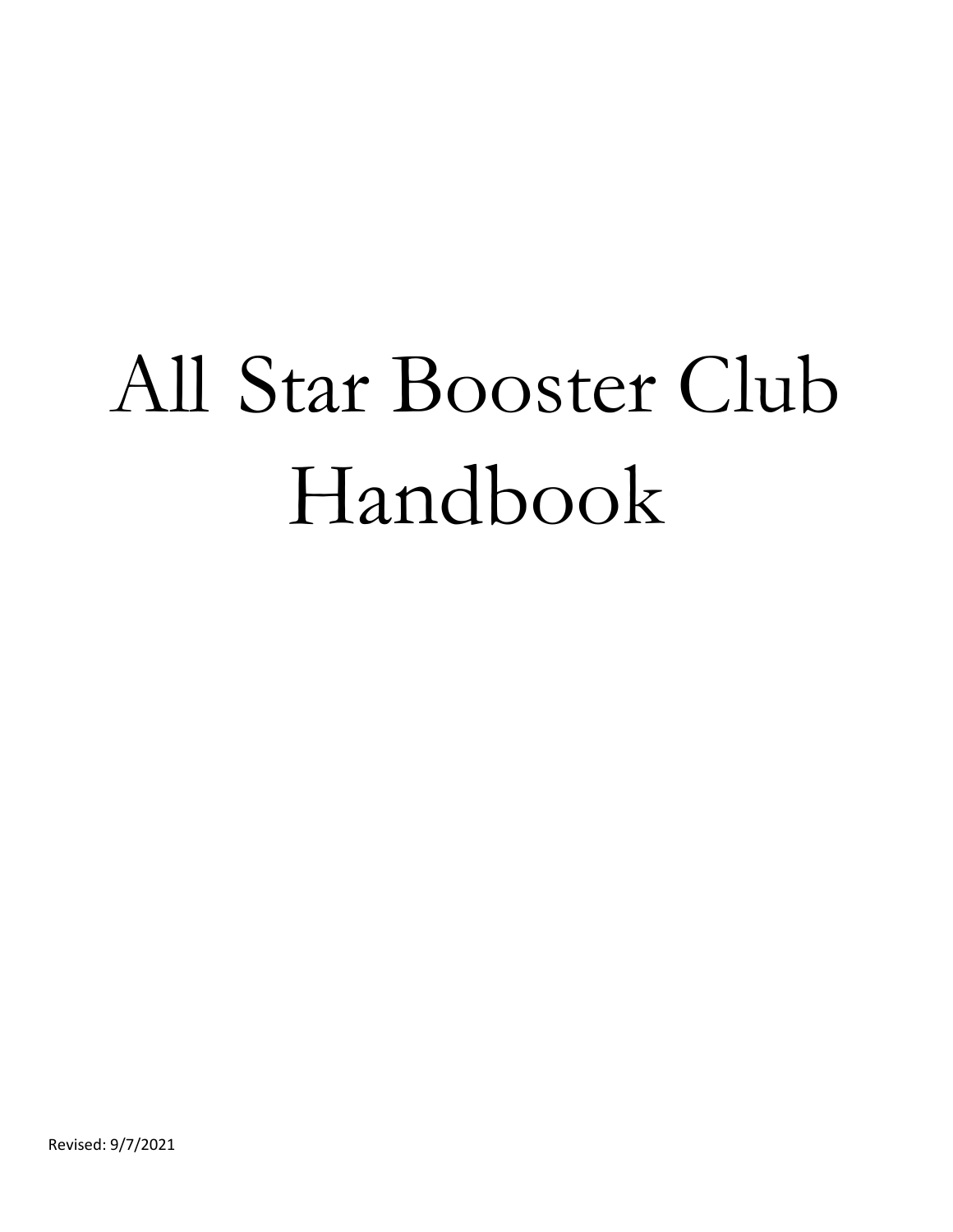Welcome to the All American Gymnastics Academy Team! We believe team gymnastics is an opportunity like no other for fun and growth for your athlete. As a member of the competitive team, we at the All Star Booster Club will be working closely with you and your family to help make the experience the best possible.

 The function of the Club is as an independent, but supplementary, component to the gym. AAGA is a privately owned and operated business that trains your child for our competitions, while the Booster Club is a parent-operated, non-profit organization with a Federal income tax exemption under 501(c)(3) of the Internal Revenue Code. The Club registers for competitions, hires our coaching staff for the competitions, and runs the All American Invite, among other things.

 Fundraising is also a big component of what the Booster does. Our hosted meet, the All American Invite, is our biggest fundraiser of the year, and all team families are required to volunteer. We have other fundraisers with the goal to offset some of the registration and coaching fees, maintain our competition leotard inventory, and have some fun events for the gymnasts.

There is an additional fundraiser to put money into your own individual account, called SCRIP. You can go to shopwithscrip.com or use the RaiseRight app to sign up, using code 41E5A3957655. Make sure to note your athlete's name, so the funds go to the proper account. We have several families who pay for all their meet expenses through this program, and it is definitely worth checking out!

 The meet schedule is determined by the Booster Club Board and the AAGA coaching staff. If you are unable to attend a meet, an Opt Out form is available. Coaching fees will still be required, but registration fees will be waived. If you decide to discontinue the program in the middle of the year, all fees are still required.

 Every month, our Registration Treasurer will send a statement to show the balance of your account. All accounts must be kept in good standing. Failure to do so may result in your gymnast being pulled from a meet, or even practice, until the account is paid in full. You can make payments at any time – some parents choose monthly, some choose all in full at the beginning of the season. The remaining funds in the accounts are available to be refunded to you at the end of the season, upon request. Cash or checks, written to All Star Booster Club, can be left at the front desk of the office at any time. Please ensure your athlete's name is on the memo line of any check and noted with cash.

 The Booster Club has an inventory of competition leotards, which are loaned out to the athletes for the season. There is a deposit required before the leotard is handed over, which is refunded at the end of the season when it is turned back in. This is a unique feature of our club and lots of parents are grateful for this system as it saves families a significant cost in purchasing leotards.

 Once you have committed to the team, please join our Facebook group All Star Booster Club, and email the below address your contact information, daughter's name, and level to start receiving team updates and communications.

 I hope this answers your basic questions. If there is something else you think of, please feel free to email me at presidentallstarboosterclub@gmail.com.

Valarie Kauffman

President, All Star Booster Club

Revised: 9/7/2021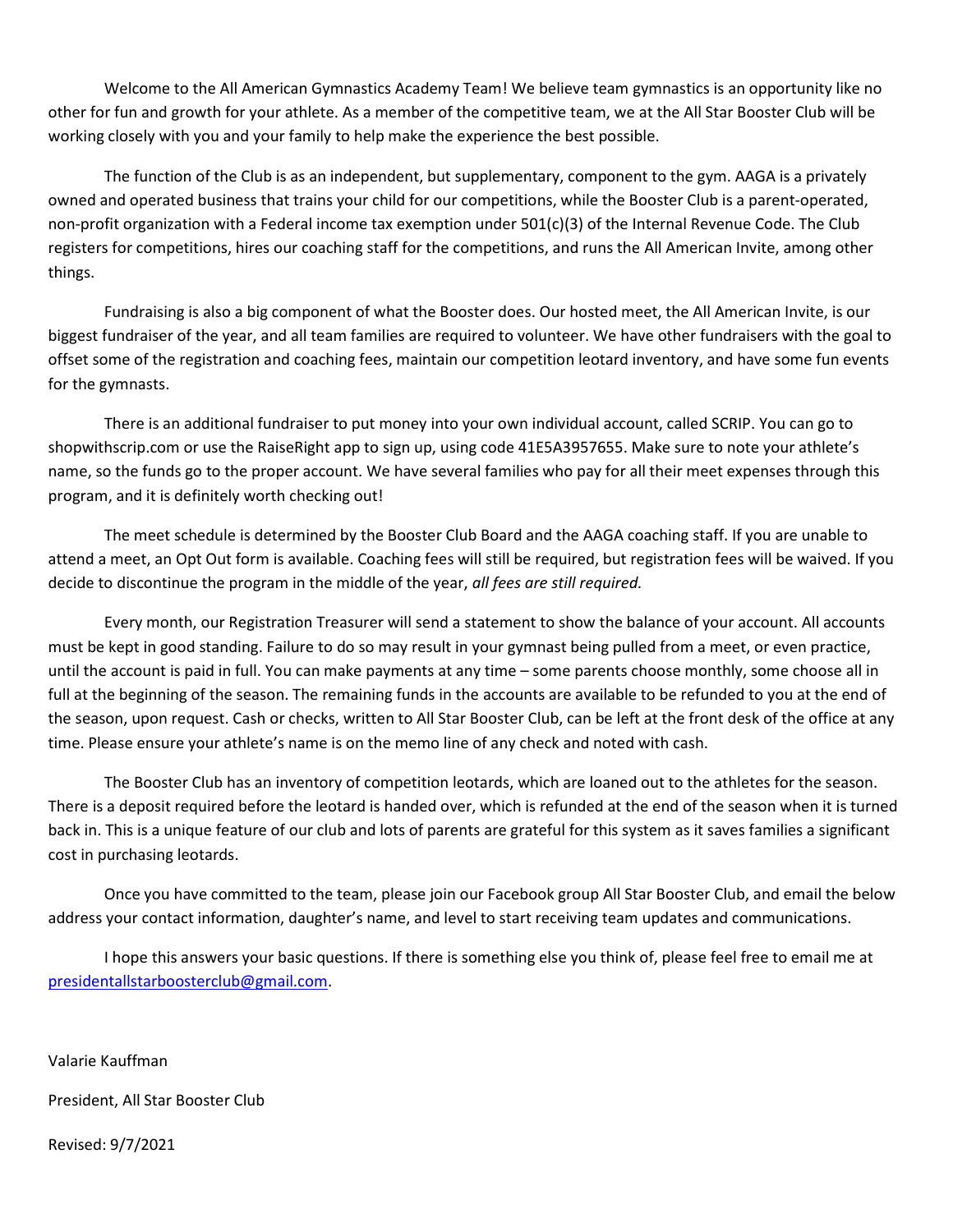# ALL STAR BOOSTER CLUB HANDBOOK

#### Board of Directors

The All Star Booster Club (ASBC), is run by elected officers of the Board of Directors whose positions and duties are described in the ASBC Bylaws.

# 2020-2021 Board Members:

Valarie Kauffman, President

Jodi Meyer, Vice-President of Membership

Leslie Reiner, Vice-President of Operations

Kristi Humpal, General Fund Treasurer

Aimee Chase, Registration Treasurer

Amy Thompson, Secretary & Meet Coordinator

#### Membership

To be a member of the ASBC, you must be the parent or guardian of a current All American Gymnastics Academy Competitive Team gymnast and be an Active Member of USA Gymnastics.

#### Membership Benefits

- 1) Competition leotard rental
- 2) Registration for meets

Revised: 9/7/2021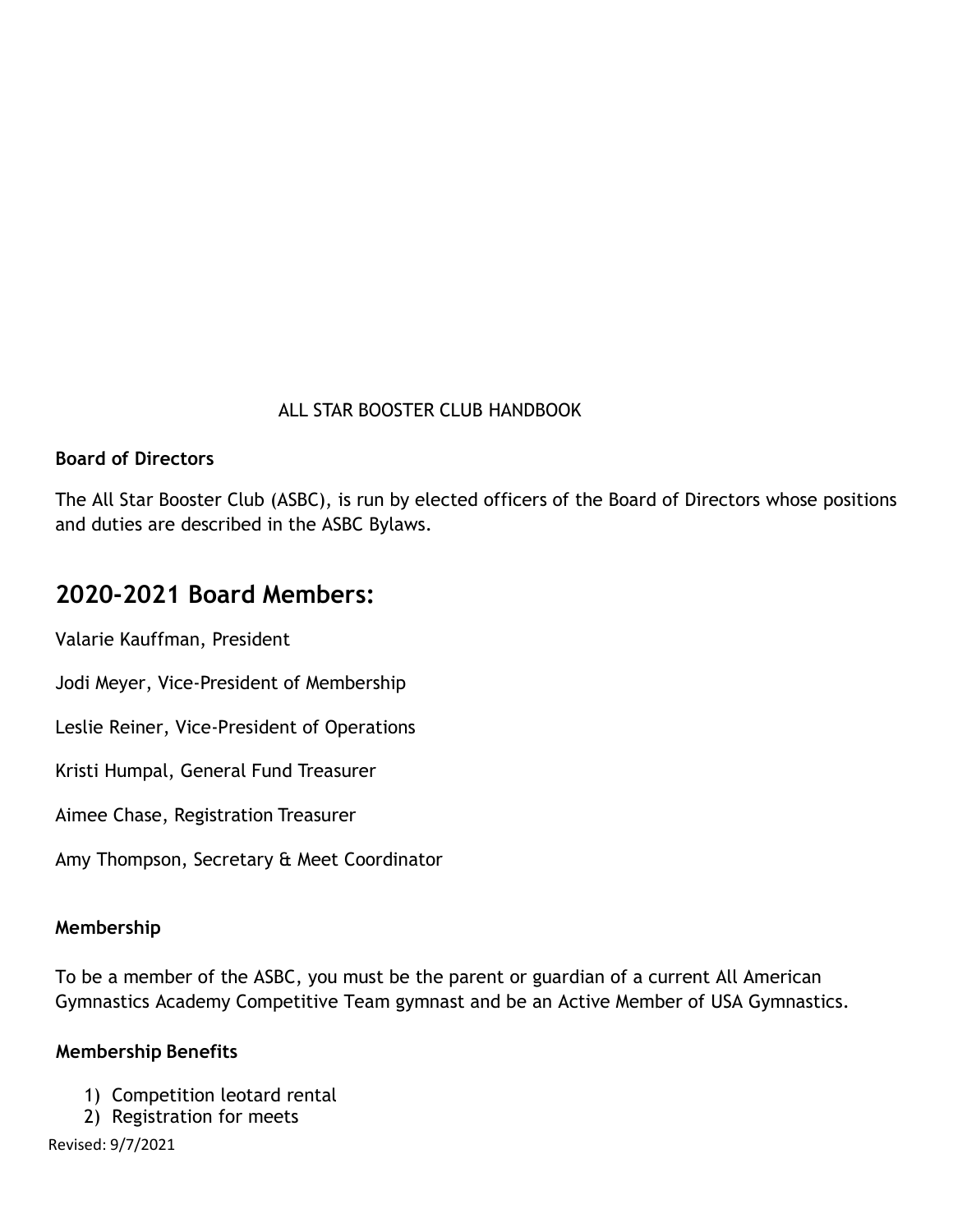- 3) Fundraising
- 4) A voice and voting rights on ASBC matters
- 5) Teambuilding activities and year-end banquet
- 6) Parent support and community

#### Operating Fees

The annual booster club maintenance fee is \$100 per gymnast.

This fee is charged annually and is used to fund several branches of the ASBC program, i ncluding, but not limited to: coach education, team parties, gifts for gymnasts and other operating expenses. This fee is non-refundable. It will be charged at the beginning of each competitive season.

#### Meet Fees

Each gymnastics meet charges a registration fee. This fee includes an individual component and a team component. For the gymnast to compete, the meet fees must be paid before time of registration, which is in the fall, as indicated on your Financial Forecast.

If a gymnast decides not to compete in a meet, then an Inability to Compete/Attend Form (Opt-Out) MUST be filled out and given to the Meet Coordinator by the deadline stated on the form. There will be no exceptions to this deadline. Failure to opt-out prior to the deadline will result in being charged the meet registration fee even if the gymnast does not plan to attend the meet. All coaching fees are split amongst the entire team, therefore, opting out of a meet will mean you are still required to pay coaching fees for all meets.

There will be some meets where the AAGA coaches and ASBC Board decide that certain levels are allowed to Opt-In to a meet. The same above form must be filled out and given to the Meet Coordinator by the deadline on the form if a gymnast is Opting-In to a meet the AAGA coaches have allowed.

If a gymnast is injured during the meet season and is unable to compete due to the injury, there will be an attempt to reimburse any meet fees already paid. There is no guarantee the hosting club will reimburse the injured gymnast and, therefore, no guarantee there will be a credit given. The injured gymnast will still be responsible for coaching fees.

#### Coaching Fees

For each meet the gymnasts attend, coaches must also attend. It is the policy of the ASBC for each eligible gymnast (competing or opting-out) at said meet to pay the coaches for their time, food, and travel expenses. It will be up to the coaches of AAGA and the ASBC booster club executives to determine how many coaches will attend the meets. This number of coaches will be based upon a number of factors with the safety of our gymnasts being top priority. The coaching fees, at said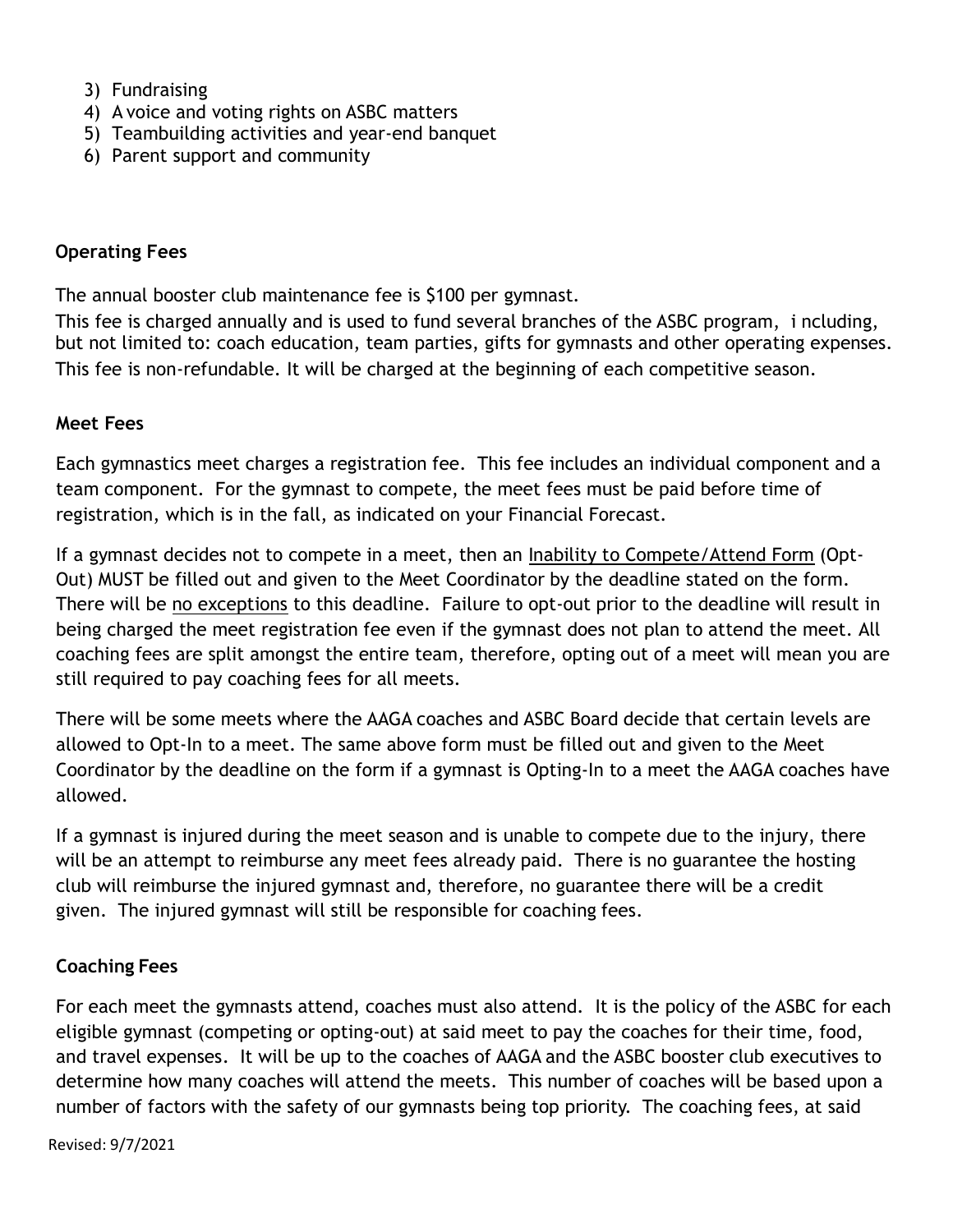meet, will be divided equally between all eligible gymnasts on the team roster (competing and opting- out). A gymnast, at said meet, is responsible for coaches' fees even if they opt-out of the meet by filling out an Inability to Compete/Attend form. Our goal each year is to raise enough money to help offset these competitive coaching fees for every member of the Team.

# Fundraising

We will do whole-team fundraisers to benefit the team and help pay for team costs. Our largest fundraisers are hosting gymnastics meets such as All American Invite. Volunteering at our hosted meet(s) is required, so please make any necessary preparations with your schedule to volunteer. All the money raised at this meet and all other fundraisers benefits our entire team.

# Booster Club Property

Property (competitive leotards, etc) which has been purchased by ASBC for the gymnasts' use continues to be the property of the Booster Club. If a gymnast decides to leave the AAGA team, all items must be returned to ASBC or a full replacement cost will be charged. This does not include items which were given as gifts by ASBC to the gymnasts.

# New Leo Deposit

All items of ASBC property must be returned to the ASBC President no later than May 31 following the competition year. A \$30 deposit will be charged before leotards are distributed. A \$25 portion of the deposit will be refunded at the return of the leotard and the remaining \$5 of the deposit will be refunded with the return of the distributed garment bag. Failure to return the property by this time will result in an additional \$25 per month fee charged until the property is returned.

Any gymnast who wishes to keep property purchased by ASBC after leaving the team or when the property is no longer in use can do so by purchasing the item. A written request to purchase such item(s) will be made to an ASBC Board member. The price of the item will be set by the ASBC Board and will be discussed with the parent(s)/guardian(s).

# Parent Responsibilities

All team families are required to volunteer at any hosted meets. This year, our All American Invite is January 14-16, so please begin making necessary arrangements now to ensure you are able to fulfill this responsibility.

If you have a question relating to the gym, its coaches, or its facilities, please feel free to contact the gym. AAGA sets all practice times, practice fees, and determines what level your gymnast will compete.

Each family is responsible for paying the Meet Registration fees, Coaching Fees, and Operating Fees

Revised: 9/7/2021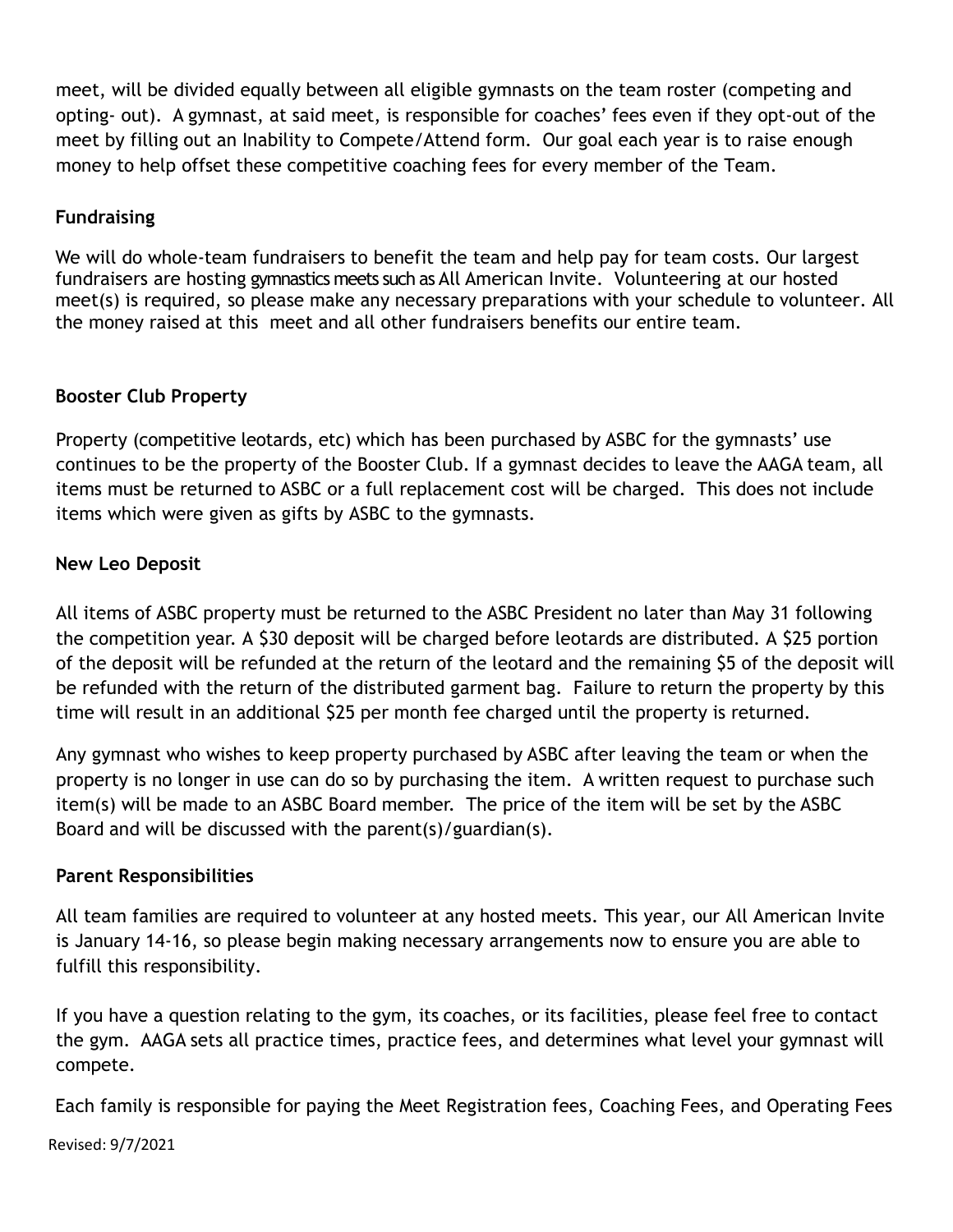for their gymnast. The Booster club requires this amount be paid in advance of the deadline set by the General Treasurer as indicated on your Financial Forecast. Your Scrip Rebates will be applied toward these costs.

It is your responsibility to make sure your contact information stays current. Once the meet schedule is finalized, a budget for each gymnastics level will be set and distributed at the ASBC Open House. If there is any reason your family will be unable to support their child financially, please contact the Booster Club President immediately.

The ASBC fiscal year ends May 31<sup>st</sup>. Any overage will automatically carry into the following fiscal year unless a formal request for refund is made. Please make any such requests before May 31<sup>st</sup>. Any overage, in which the gymnast is no longer competing, will also need to file a formal request for refund. Any remaining balance will be considered a donation and absorbed into the general fund after 6 months of inactivity, or May  $31<sup>st</sup>$ , whichever comes last.

# Additional Requirements of the Gymnasts and Families

- Sign and return the attached "Acknowledgement, Consent and Agreement of Parent or Legal Guardian" to the President of the Booster Club as soon as possible.
- Complete the USA Gymnastics Membership on their website.
- Complete an Opt In/Out Form and return prior to the established deadline.
- Make sure all fees are paid in advance of the deadlines.
- Join The All Star Booster Club Facebook Group.
- Utilize our website to answer questions and make payments. Allstarbooster.com
- Register for The Scrip Program and start raising money for your gymnast.
- Get involved by participating in Fundraising/Spirit Activities.
- Take good care of any ASBC property.
- And don't forget to breathe... Gymnastics Season is the best!

# Thank you for all your support. Go All Stars!